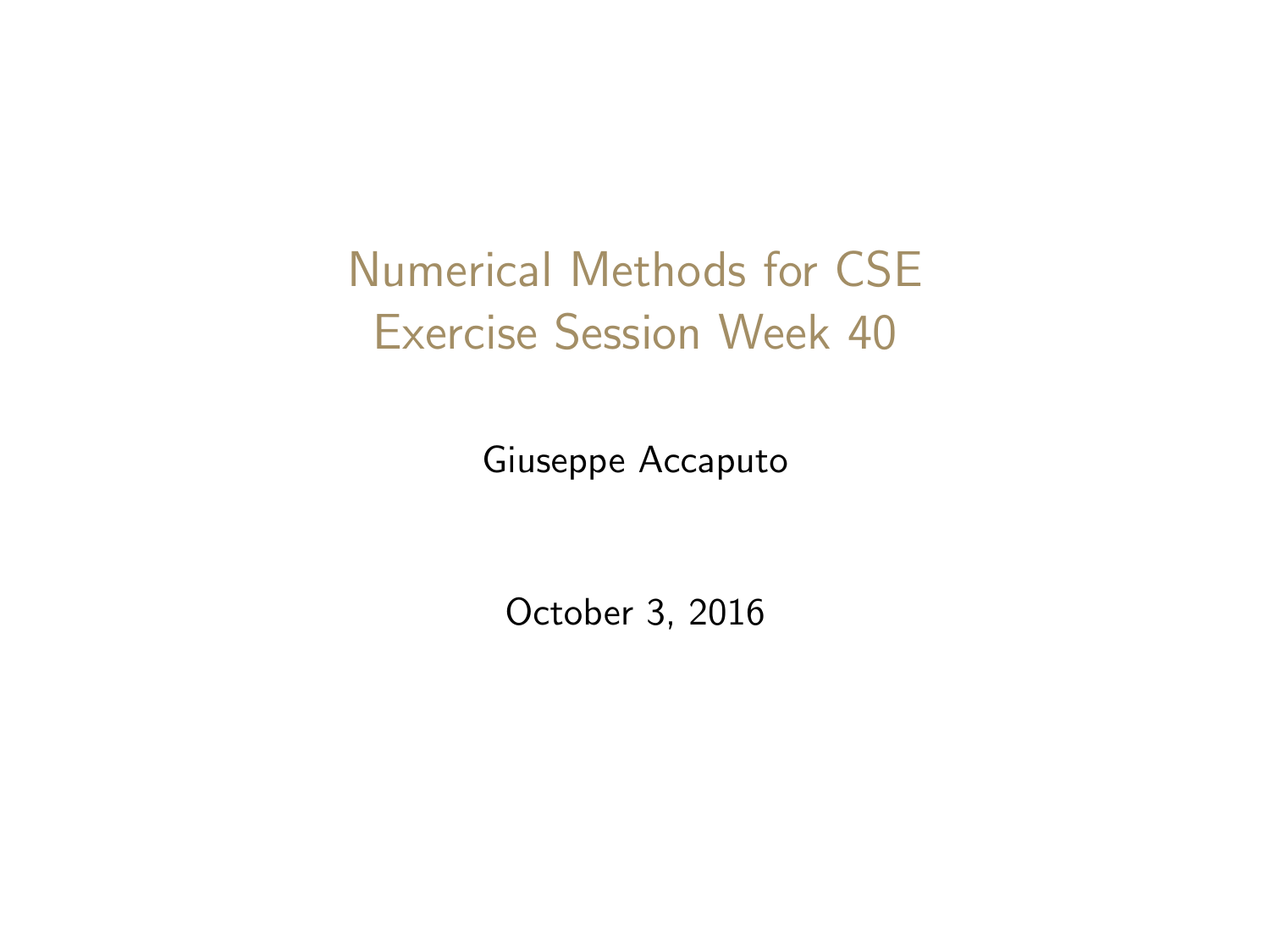### Today's Plan

- 1. General information regarding
	- 1.1 Exam
	- 1.2 Exercises
- 2. Debrief of exercises 1.3, 1.5 and 1.7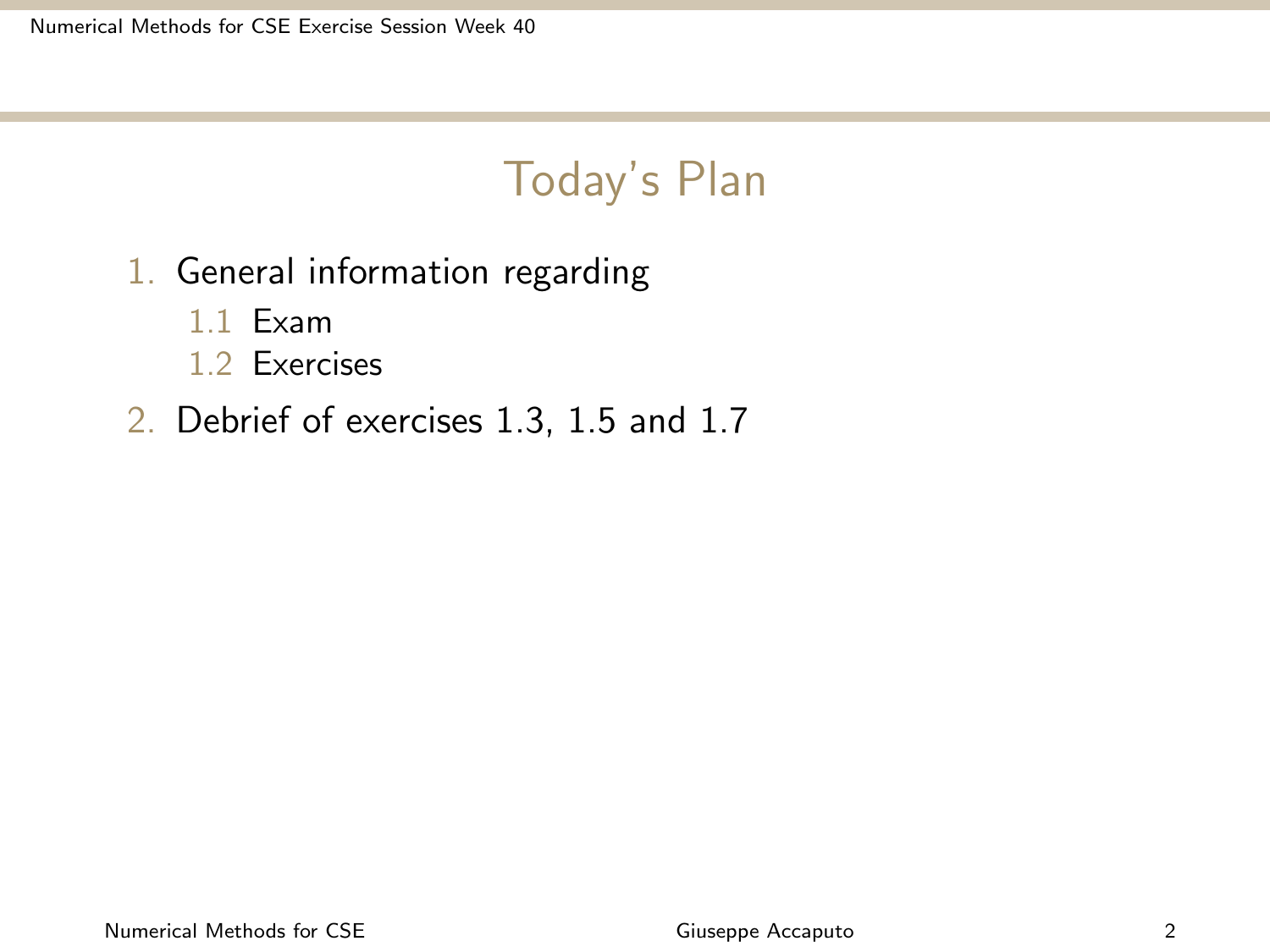# <span id="page-2-0"></span>Some Questions Regarding the Exam: IDE Usage

- $\blacktriangleright$  CodeBlocks is available
- $\triangleright$  BUT use it at your own risk!
	- $\blacktriangleright$  Lots of crashes during last year's exam
- $\triangleright$  Suggestion: Use gedit (or other editor of choice that is installed)
	- Get used to the command line (cd, mkdir, cmake, make)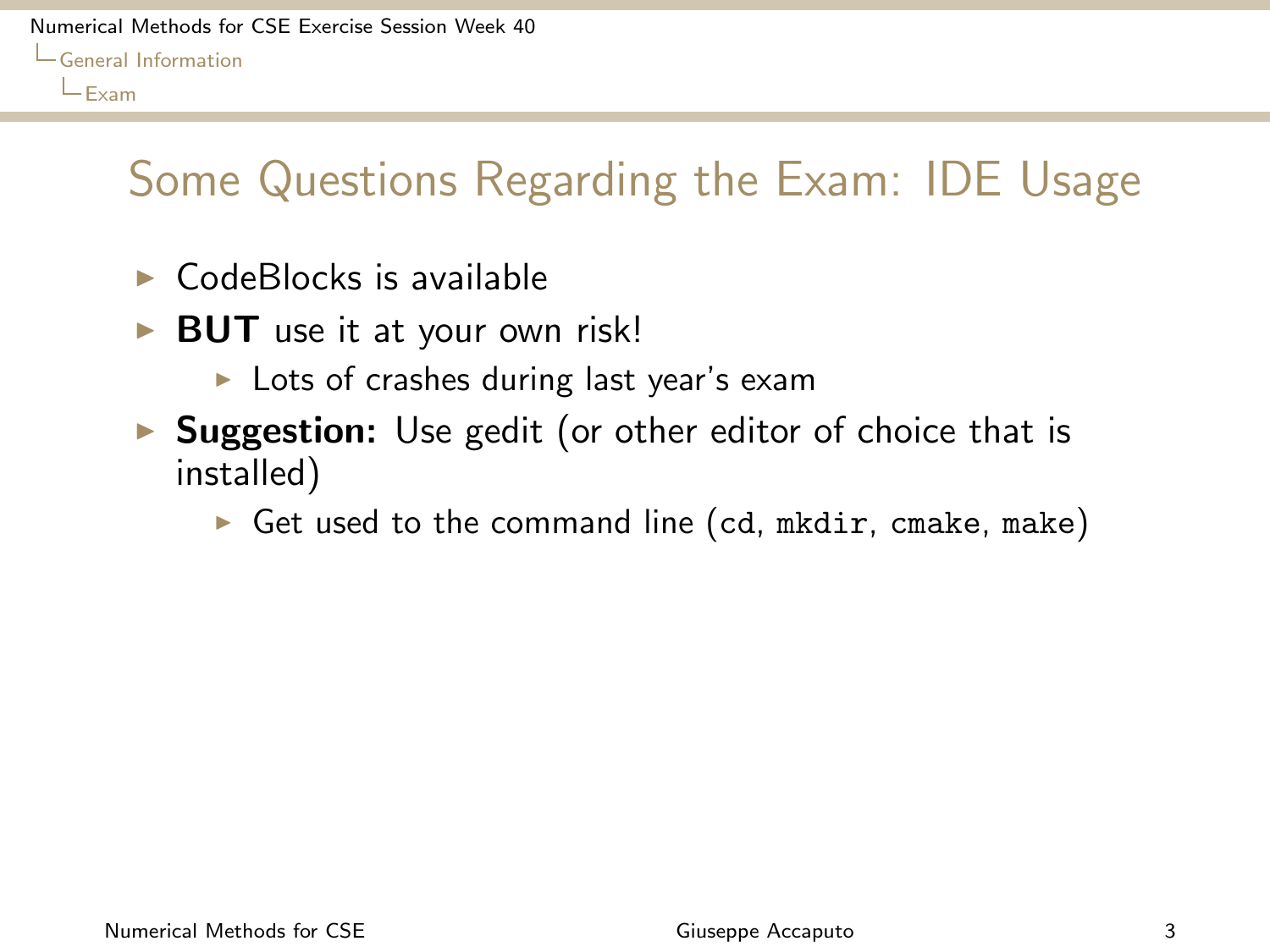## <span id="page-3-0"></span>Some Questions Regarding the Exam: Plotting

- $\triangleright$  For plotting purposes you will learn how to work with the Figure class during the exercises
	- $\triangleright$  See chapter 0.3.4 in the lecture script for some examples
- $\triangleright$  Lecture script will be completely available as a searchable PDF during the exam
	- $\triangleright$  Try to work as much as possible with the lecture script during the exercises, so you know where to find most of the things, e.g. important equations, useful code snippets, and so on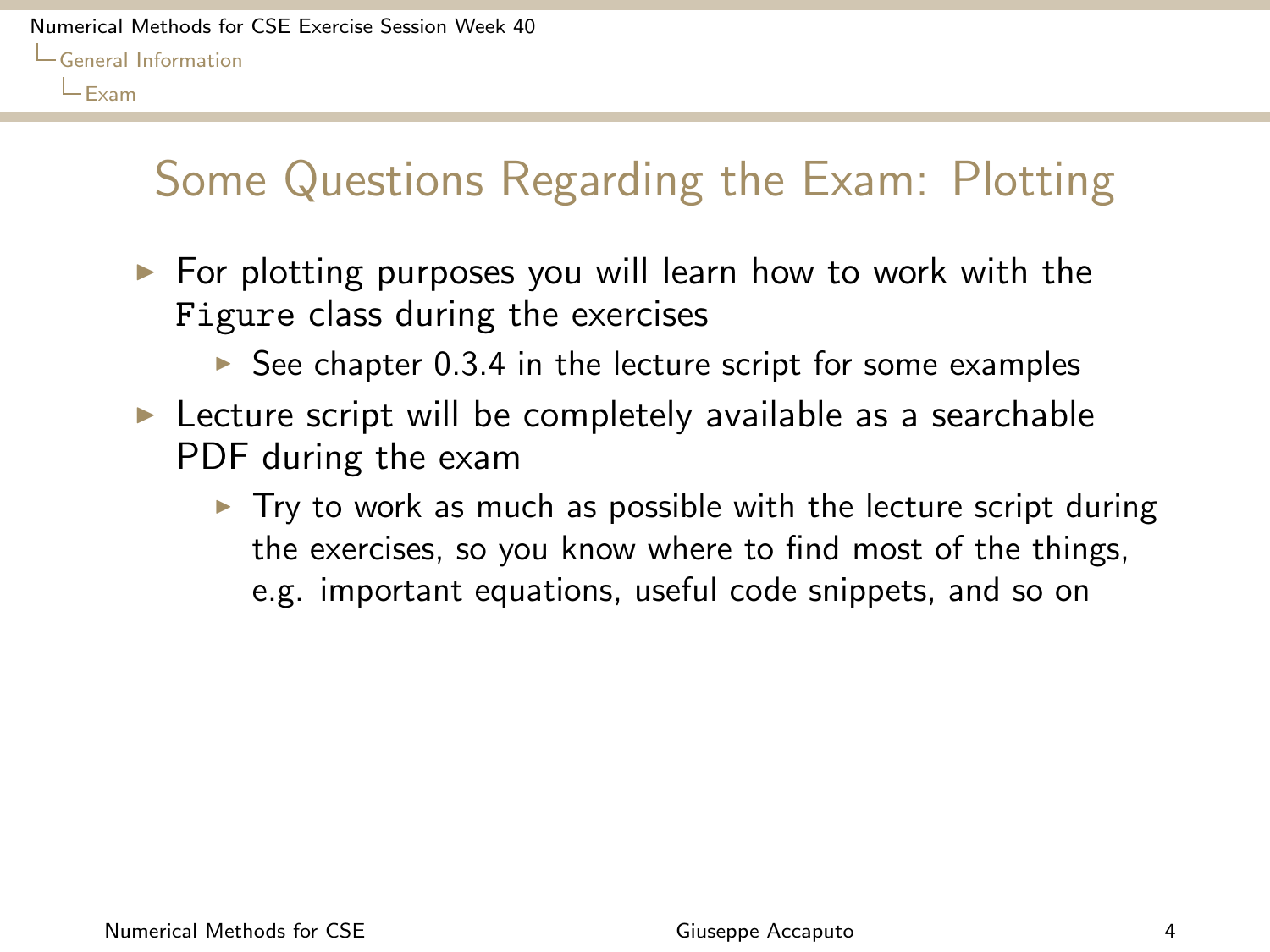## Simpler Workflow

- <span id="page-4-0"></span> $\triangleright$  Working directly in the cloned repository NumCSE is cumbersome if you've never worked with git
	- $\triangleright$  A simple git pull will not work if there are some uncommited local changes
- $\triangleright$  New workflow without having to learn all the git lingo
- $\triangleright$  Before we get to the new workflow do the following:
	- $\blacktriangleright$  Install needed dependencies:

sudo apt-get install git cmake libpng++- $\rightarrow$  dev freeglut3-dev libboost-all-dev

- $\triangleright$  Backup all your own solution files up to this point, i.e. copy them to another folder outside of the NumCSE git folder
- $\triangleright$  Delete the NumCSE git folder
- $\triangleright$  Clone the NumCSE git folder anew

Numerical Methods for CSE Giuseppe Accaputo 5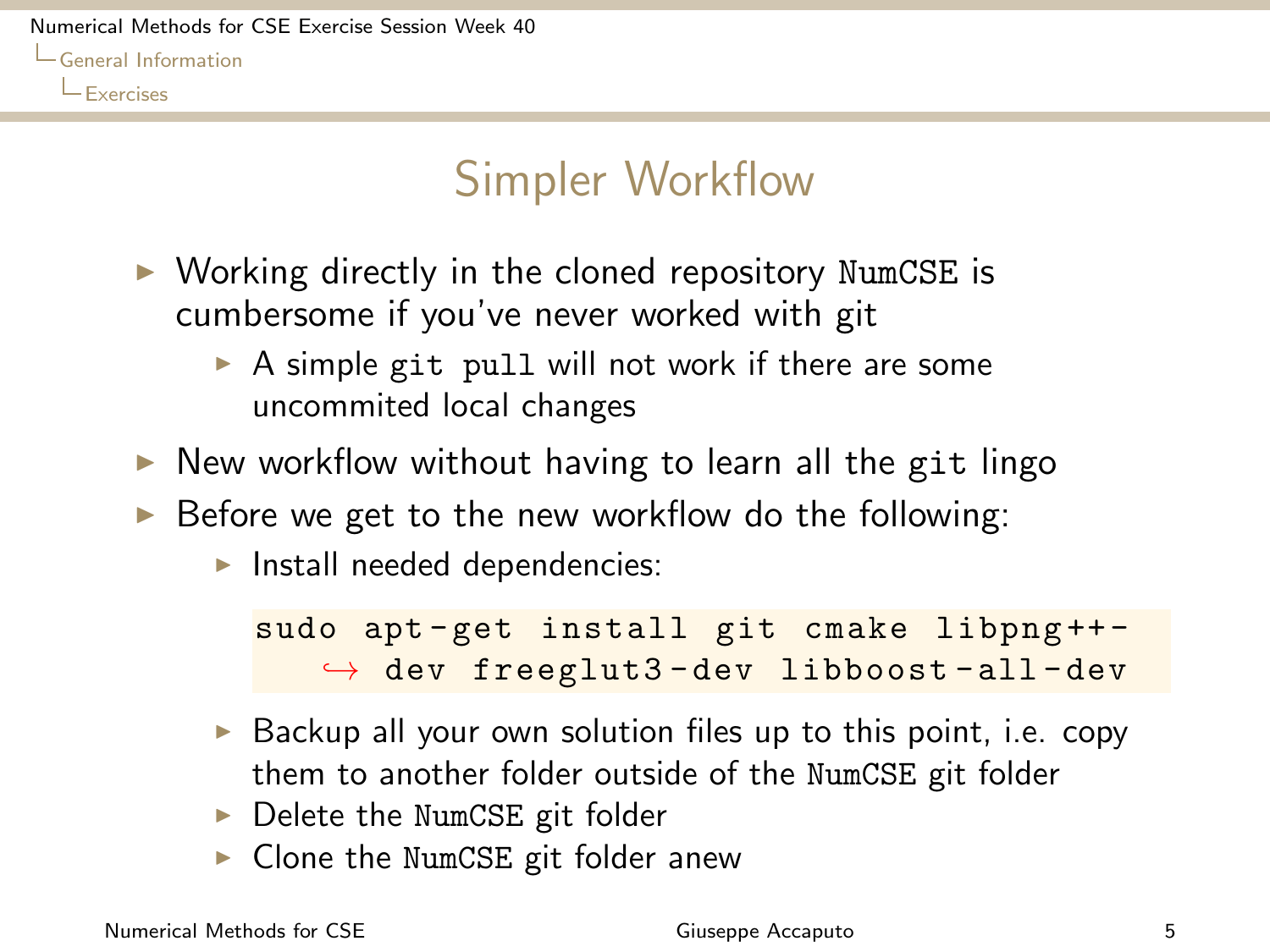#### New Workflow

- <span id="page-5-0"></span>1. git pull in the NumCSE folder to always get the current version of the source code
- 2. Copy the folder containing an assignment's source code (e.g. MatVec) to a folder outside of the NumCSE git folder
	- $\triangleright$  This is our new folder where we will work on our solutions
- 3. cd into the templates\_nolabel folder of the exercise you want to solve
- 4. Run mkdir build && cd build
- 5. Run cmake ..
- 6. Run make  $-i$  <nrcores> where <nrcores> has to be replaced with the number of available processor cores